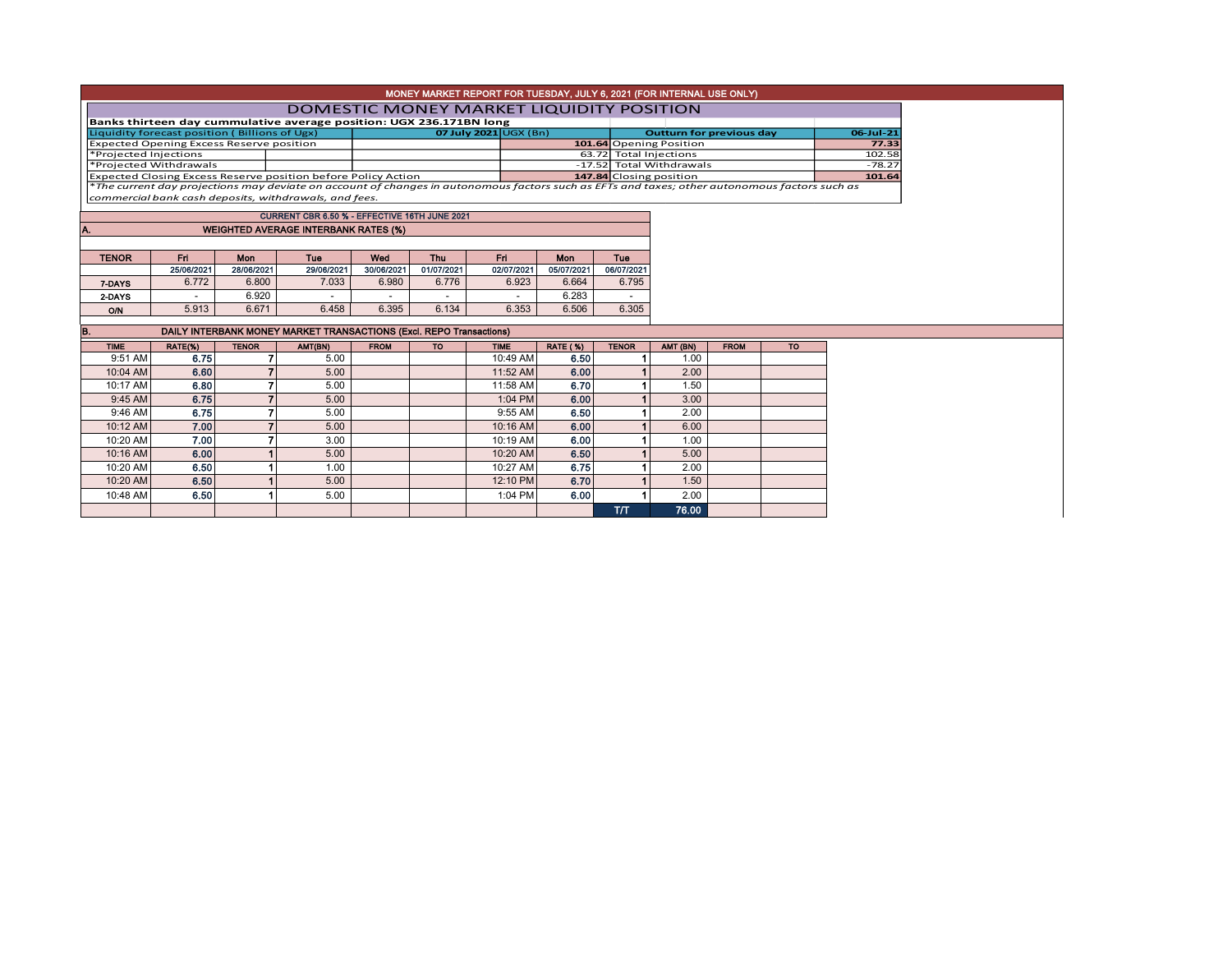



when the property average to the property of the property of the security was a filed that the upper bound average average average average average average average average average average average average average average ave

| D.<br>MONETARY POLICY OPERATIONS MATURITIES PROFILE: (08-JULY 2021 - 05-AUG 2021) |                          |             |             |             |              |  |  |  |  |  |  |  |  |
|-----------------------------------------------------------------------------------|--------------------------|-------------|-------------|-------------|--------------|--|--|--|--|--|--|--|--|
| <b>THUR</b>                                                                       | <b>THUR</b>              | <b>THUR</b> | <b>THUR</b> | <b>THUR</b> | <b>TOTAL</b> |  |  |  |  |  |  |  |  |
| 08-Jul-21                                                                         | 15-Jul-21                | 22-Jul-21   | 29-Jul-21   | 05-Aug-21   |              |  |  |  |  |  |  |  |  |
| 1.715.10                                                                          | $\overline{\phantom{a}}$ |             | $\,$        |             | 1.715.10     |  |  |  |  |  |  |  |  |
| $\overline{\phantom{a}}$                                                          |                          |             |             |             |              |  |  |  |  |  |  |  |  |
| 37.06                                                                             | 292.19                   | 85.32       | 151.30      | 29.22       | 595.08       |  |  |  |  |  |  |  |  |
| 1.752.15                                                                          | 292.19                   | 85.32       | 151.30      | 29.22       | 2.310.18     |  |  |  |  |  |  |  |  |
|                                                                                   |                          |             |             |             |              |  |  |  |  |  |  |  |  |

Total O/S Deposit Auction balances held by BOU up to 23 September 2021: UGX 845 BN Total O/S Repo, Reverse Repo & Deposit Auction balances held by BOU: UGX 2,560 BN

4.000

9.500

| (EI) STOCK OF TREASURY SECURITIES                |                                                                                       |             |                  |                 |                                                | Eii)<br><b>MONETARY POLICY MARKET OPERATIONS</b> |                |            |              |                |  |  |  |  |
|--------------------------------------------------|---------------------------------------------------------------------------------------|-------------|------------------|-----------------|------------------------------------------------|--------------------------------------------------|----------------|------------|--------------|----------------|--|--|--|--|
|                                                  | LAST TBIILS ISSUE DATE: 24-JUNE-2021                                                  |             |                  |                 | (VERTICAL REPOS, REV-REPOS & DEPOSIT AUCTIONS) |                                                  |                |            |              |                |  |  |  |  |
|                                                  | On-the-run O/S T-BILL STOCKs (Bns-UGX)                                                |             | 6.387.02         | 07/07/2021      | OMO                                            | <b>ISSUE DATE</b>                                | <b>AMOUNT</b>  | <b>WAR</b> | <b>RANGE</b> | <b>TENOR</b>   |  |  |  |  |
|                                                  | On-the-run O/S T-BONDSTOCKs(Bns-UGX)                                                  |             | 19,651.78        | 07/07/2021 REPO |                                                | $07 - Jun$                                       | 283.00         | 7.000      |              | 3              |  |  |  |  |
|                                                  | <b>TOTAL TBILL &amp; TBOND STOCK- UGX</b>                                             |             |                  | DAUT            | $10$ -Jun $\vert$ -                            | 9.94                                             | 7.552          |            | 28           |                |  |  |  |  |
| O/S=Outstanding                                  |                                                                                       |             |                  | DAUT            | $10$ -Jun $-$                                  | 28.88                                            | 7.604          |            | 56           |                |  |  |  |  |
| YTM (%)<br><b>MATURITY</b><br><b>TOTAL STOCK</b> |                                                                                       |             | <b>CHANGE IN</b> |                 | <b>REPO</b>                                    | $10 - Jun$                                       | 579.00         | 7.000      |              | $\overline{7}$ |  |  |  |  |
|                                                  | <b>(BN UGX)</b>                                                                       | AT CUT OFF* | <b>YTM (+/-)</b> |                 | <b>REPO</b>                                    | $14$ -Jun $-$                                    | 166.00         | 7.000      |              | 3              |  |  |  |  |
| 91                                               | 76.05                                                                                 | 6.771       | $-0.078$         |                 | <b>REPO</b>                                    | $15 - Jun$                                       | 248.00         | 7.000      |              | $\overline{2}$ |  |  |  |  |
| 182                                              | 418.26                                                                                | 8.799       | $-0.201$         |                 | <b>DAUT</b>                                    | $17$ -Jun $-$                                    | 57.49          | 6.963      |              | 56             |  |  |  |  |
| 364                                              | 5.892.71                                                                              | 9.740       | $-0.210$         |                 | <b>DAUT</b>                                    | $17$ -Jun $-$                                    | 9.95           | 6.998      |              | 28             |  |  |  |  |
| 2YR                                              |                                                                                       | 11.500      | $-1.500$         |                 | <b>REPO</b>                                    | $17$ -Jun $\vert$ -                              | 619.00         | 6.500      |              | $\overline{7}$ |  |  |  |  |
| 3YR                                              |                                                                                       | 12.800      | $-1.197$         |                 | <b>REPO</b>                                    | $21 - Jun$                                       | 214.00         | 6.500      |              | 3              |  |  |  |  |
| 5YR                                              | 1.589.27                                                                              | 15.100      | $-1.400$         |                 | <b>REPO</b>                                    | $22$ -Jun                                        | 347.50         | 6.500      |              | $\overline{2}$ |  |  |  |  |
| <b>10YR</b>                                      | 9.327.22                                                                              | 13.739      | $-2.231$         |                 | <b>REPO</b>                                    | $23 - Jun$                                       | 325.00         | 6.500      |              | 1              |  |  |  |  |
| 15YR                                             | 7,717.58                                                                              | 14.400      | $-1.700$         |                 | DAUT                                           | $24$ -Jun $-$                                    | 48.94          | 6.846      |              | 28             |  |  |  |  |
| <b>20YR</b>                                      | 1.017.70                                                                              | 16.990      | $-0.510$         |                 | DAUT                                           | 24-Jun                                           | 58.51          | 6.972      |              | 56             |  |  |  |  |
|                                                  | Cut OFF is the lowest price/ highest yield that satisfies the auction awarded amount. | <b>REPO</b> | $24 - Jun$       | 1,022.00        | 6.500                                          |                                                  | $\overline{7}$ |            |              |                |  |  |  |  |
|                                                  |                                                                                       |             |                  |                 | <b>REPO</b>                                    | 30-Jun                                           | 395.00         | 6.500      |              | $\overline{1}$ |  |  |  |  |
|                                                  |                                                                                       |             |                  |                 | <b>DAUT</b>                                    | $01$ -Jull-                                      | 66.93          | 6.946      |              | 28             |  |  |  |  |
|                                                  |                                                                                       |             |                  |                 | <b>DAUT</b>                                    | $01$ -Jull-                                      | 91.42          | 6.970      |              | 56             |  |  |  |  |
|                                                  |                                                                                       |             |                  |                 | DAUT                                           | $01$ -Jull-                                      | 39.45          | 7.200      |              | 84             |  |  |  |  |
|                                                  |                                                                                       |             |                  |                 | <b>REPO</b>                                    | $01$ -Jull-                                      | 1,488.00       | 6.500      |              | 7              |  |  |  |  |
|                                                  |                                                                                       |             |                  |                 | <b>REPO</b>                                    | $02$ -Jul                                        | 225.00         | 6.500      |              | 6              |  |  |  |  |
|                                                  |                                                                                       |             |                  |                 | WAR-Weighted Average Rate                      |                                                  |                |            |              |                |  |  |  |  |